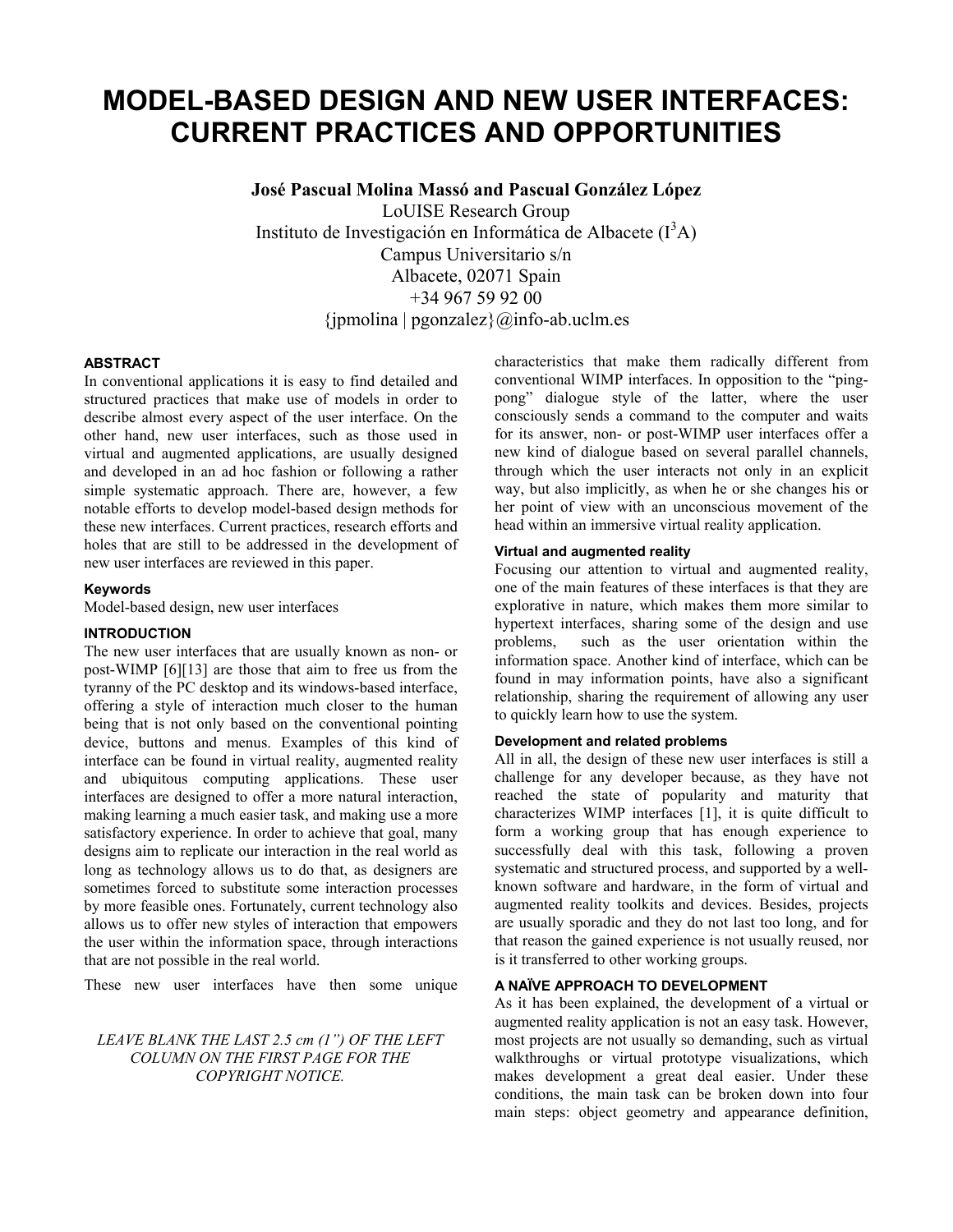import models to the virtual reality toolkit, object behavior definition, and virtual environment visualization in a virtual reality facility. The main advantage of this approach is that it allows existing working groups, commonly formed by programmers and 3D designers, to get access to this kind of technology in a easy way. This naïve approach is usually offered by several companies, such as EON Reality, allowing them to broad their market.

In Kaur's PhD thesis [7], it can be found an interesting study that describes the methods used in the development process by people involved in virtual reality projects. This study revealed a work pattern that can be summarize in five steps:

- a. Requirements specification;
- b. Gathering of reference material from real world models;
- c. Structuring of the graphical model and, sometimes, dividing it between designers;
- d. Building objects and positioning them in the VE;
- e. Enhancing the environment with texture, lighting, sound and interaction, and optimizing the environment.

Development approaches as the one that Kaur describes can be useful for less complex projects and, in fact, we are currently using this approach –with subtle enhancements– in a real project of a virtual walkthrough of a technology park. However, as Kaur found, even the application of such methodologies on simple VEs does not lead to efficient interfaces, as there are other factors that have to be taken into account, such as usability. Besides, this kind of methodology are difficult to apply to more complex projects that aim to make use of all the unique characteristics that virtual and augmented reality offers.

### **THE CURRENT ROLE OF SOFTWARE ENGINEERING**

Although many projects are tackled using an informal working strategy, usually due to the incunabula status of the technology, there is no doubt that a more structure process is desirable, guiding the development team and leading it to project success. In this sense, software engineering practices can be presented as the key to that success, bearing in mind the important role they take in conventional user interface development.

The application of software engineering practices in the development of new interfaces is not a well-documented issue, as most publications focus their attention on the technological side of the interfaces, and only a few describe the development process. Despite that, there are papers that present different approaches to the development of this kind of interfaces from a software engineering point of view, making use of notations, models and techniques that are characteristics of software development processes. After performing a broad survey on this topic, the results

show that these software engineering practices are usually applied at two different levels:

- The first level make use of specification practices such as task hierarchical analysis (HTA) [9], annotated scene graph [11] or UML use cases [3]. The level of abstraction at this point is, therefore, high, and pursues the description of the user's tasks and the interaction processes that relates the user and the application objects.
- A second level is based on formalisms such as augmented transition nets (ATNs) [4][9], Petri nets [10], data-flow diagrams [6][10] and state charts [6]. This formalisms are used to describe the fine-grained detail of the system, such as the interaction techniques that the user will use in the application or the different object behaviors, modeling the flow of data that takes place within the system. At this point, it should be remarked the research effort that has been done on new formalisms that describe both the continuous and discrete flows of information that characterizes these new interfaces, a kind of formalisms that are known as hybrid notations [6][10].

The connection between the two previous levels is usually established through the refinement of the hierarchy of tasks, until the low-level subtasks are identified, which correspond to the basic interaction processes whose description must be done using a much more appropriate formalism. In opposition to WIMP user interfaces, there is not a set of interaction objects and techniques (usually called widgets 3D [4]) that can be claimed to be shared by most of the different applications, although there is an ongoing research effort in this topic [5].

A similar discussion could be made on the current role of usability engineering on the development of these new user interfaces, although this matter is outside the scope of this paper. Anyhow, it is worth pointing out that this is also an important topic of research within the field, and that much research is aimed to understand the unique characteristics of these interfaces with regard to their evaluation, which is usually done by applying methods that have been shown to be effective for the evaluation of WIMP user interfaces [2].

## **MODEL-BASED DESIGN FOR NEW USER INTERFACES**

Even though the models and formalisms that have been cited in the previous section can be thought of being simple and easy to apply, they can give us the wrong impression that the development of these new interfaces is simpler than it was formerly said and, for that reason, those models and formalisms are enough to carry out the development. Unfortunately, there are still many holes in the design process, which are usually managed thanks to the knowhow and experience of a skilled working group. Thus, it is a common practice that many aspects of the application are described by informal descriptions using natural language.

On the other hand, in the field of conventional user interfaces –mainly those that grasp the most attention, such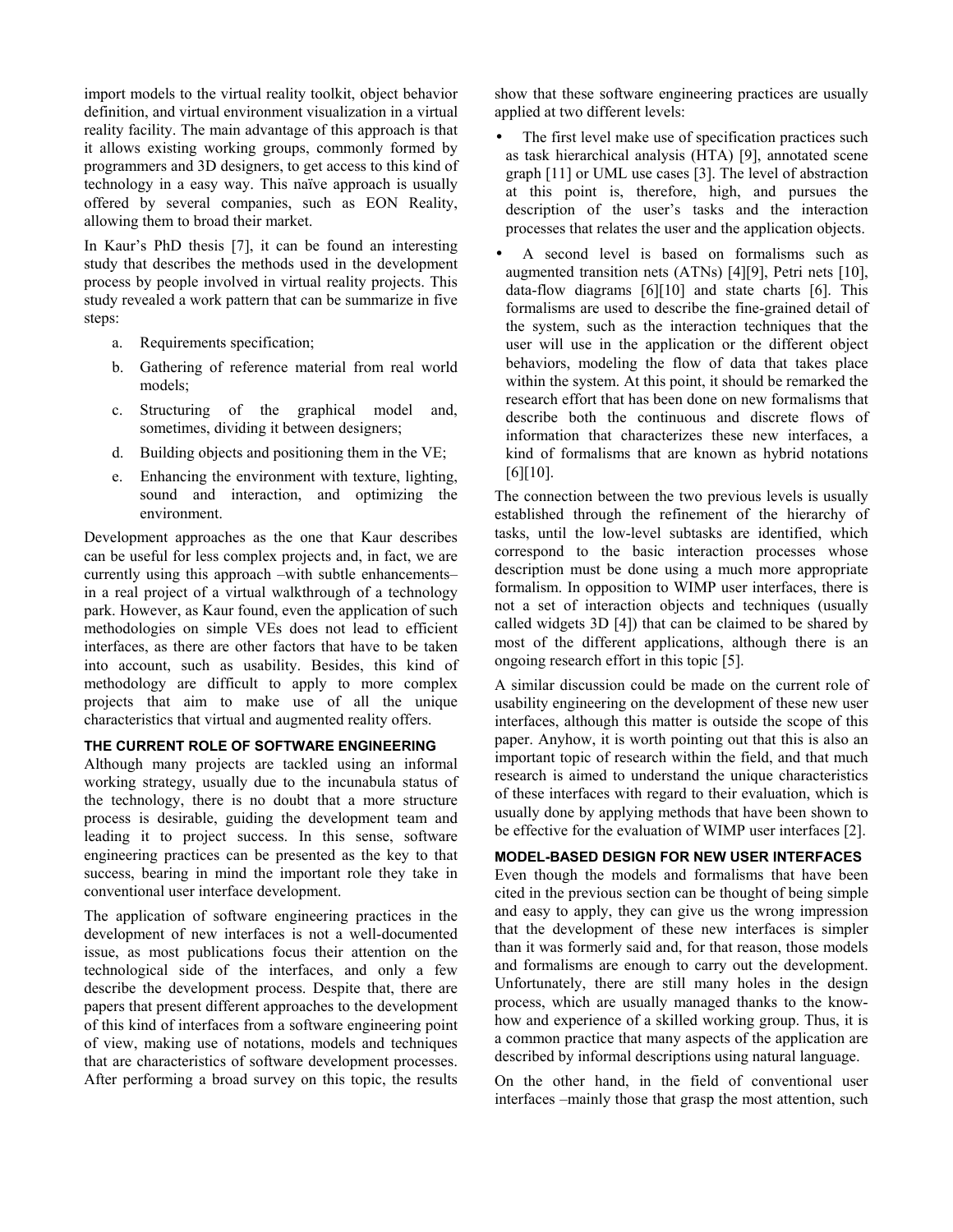as Web interfaces– it is easier to find detailed structured processes that make use of models at different stages of the development cycle in order to describe every single aspect of the final product, allowing the designers to use the most appropriate notation at each step. This model-based approach has many advantages, and one of them is that model compilers can be developed to generate code from those models, so that the final coding phase is automated to a great extent.

In a similar way, the application of a model-based methodology should have a great impact on the development of new user interfaces:

- New models: they can be proposed in order to help developers in the design of the information space that is presented to the user, as well as the interaction resources that will have at his or her disposal in that space. Modeling languages such as UML can be thought of an example to follow or even as a starting point towards a modeling language of new user interfaces, which obviously requires extensions that meet the unique features of these paradigms [8].
- Communication: models must facilitate the information exchange within the working team, which is usually a heterogeneous one, formed by experts of different skills, such as interaction designers, 2D/3D designers, programmers and evaluators. Bearing in mind that is not an easy task to recruit such an expert team, models should act as the common ground that allows that information exchange.
- Documentation: one of the major problems regarding the development of new interfaces is their reuse in new projects. Models can then be used to document the application, presenting all the information in a comprehensible way that can be transmitted to other working groups.
- Reverse engineering: taking into account that many projects are carried out following an informal development process and that they are usually poorly documented, another major topic of interest are tools that allow us to generate models from a previously done project, decreasing the effort needed to understand what was done in that project. These tools could work in an automatic or semi-automatic fashion.

As it can be seen after reading the last point, it is not only important to have models but also to have software tools that allow us to work with them.

One example that shows how a model-based software tool can be of valuable help is the abstract modeling of the interface. In this case, the aim is to create a prototype of the virtual space using simple objects, similarly to what 3D designers usually do, but this time the prototype could be created by domain experts or interaction designers, who are not used to 3D design environments. For this reason, the tool should be much easier to use. In fact, this tool could

also be based on new user interfaces, similar to the ones that are to be designed, such as for instance an immersive design tool.

# **CONCLUSIONS**

A fundamental lesson learned in software engineering is that improvements in design and quality assurance processes require systematic work practices that involve well-founded methods [12]. However, new user interfaces such as those used in virtual and augmented reality applications are very much in the incunabula stage of development, where the technology exists but its effective application is only partially understood. Despite most of those interfaces are designed and developed in an ad hoc fashion or following a naïve systematic approach, there are remarkable attempts in applying models as a part of the development process. In this short paper, we have shown some of these approaches, and we have identified some holes in development lifecycle where MB-UID can also be applied to, two topics that can be worth discussing at the workshop.

## **REFERENCES**

- 1. Bowman, D.A., Kruijff, E., LaViola, J.J., and Poupyrev, I. An Introduction to 3-D Interface Design, Presence 10, 1, 2001, 96-10.
- 2. Bowman, D.A., Gabbard, J.L., and Hix, D. A Survey of Usability Evaluation in Virtual Environments: Classification and Comparison of Methods. Presence: Teleoperators and Virtual Environments 11, 4, 2002, 435-455.
- 3. Boyd, D., and Sastry, L. Development of the INQUISITIVE Interaction Toolkit-Concept and Realisation. User Centered Design and Implementation of Virtual Environments (UDCIVE) Workshop, University of York, September 1999. Available at: http://www.cs.york.ac.uk/hci/kings\_manor\_workshops/ UCDIVE/
- 4. Conner, D.B., Snibbe, S.S., Herndon, K.P., Robbins, D.C., Zeleznik, R.C., and van Dam, A. Three-Dimensional Widgets. Special Issue of Computer Graphics: Proceedings of the 1992 Symposium on Interactive 3D Graphics, ACM Press, 1992, 183-188.
- 5. Dachselt, R., Hinz, M., and Meissner, K. CONTIGRA: An XML-Based Architecture for Component-Oriented 3D Applications. Proceedings of the ACM Web3D Symposium, Tempe, USA, February 2002, 24-28.
- 6. Jacob, R.J.K., Deligiannidis, L., and Morrison, S. A Software Model and Specification Language for Non-WIMP User Interfaces. ACM Transactions on Computer-Human Interaction, Vol. 6, No. 1, March 1999, 1-46.
- 7. Kaur, K. Designing virtual environments for usability, PhD thesis, Centre for HCI Design, City University, London, 1998.